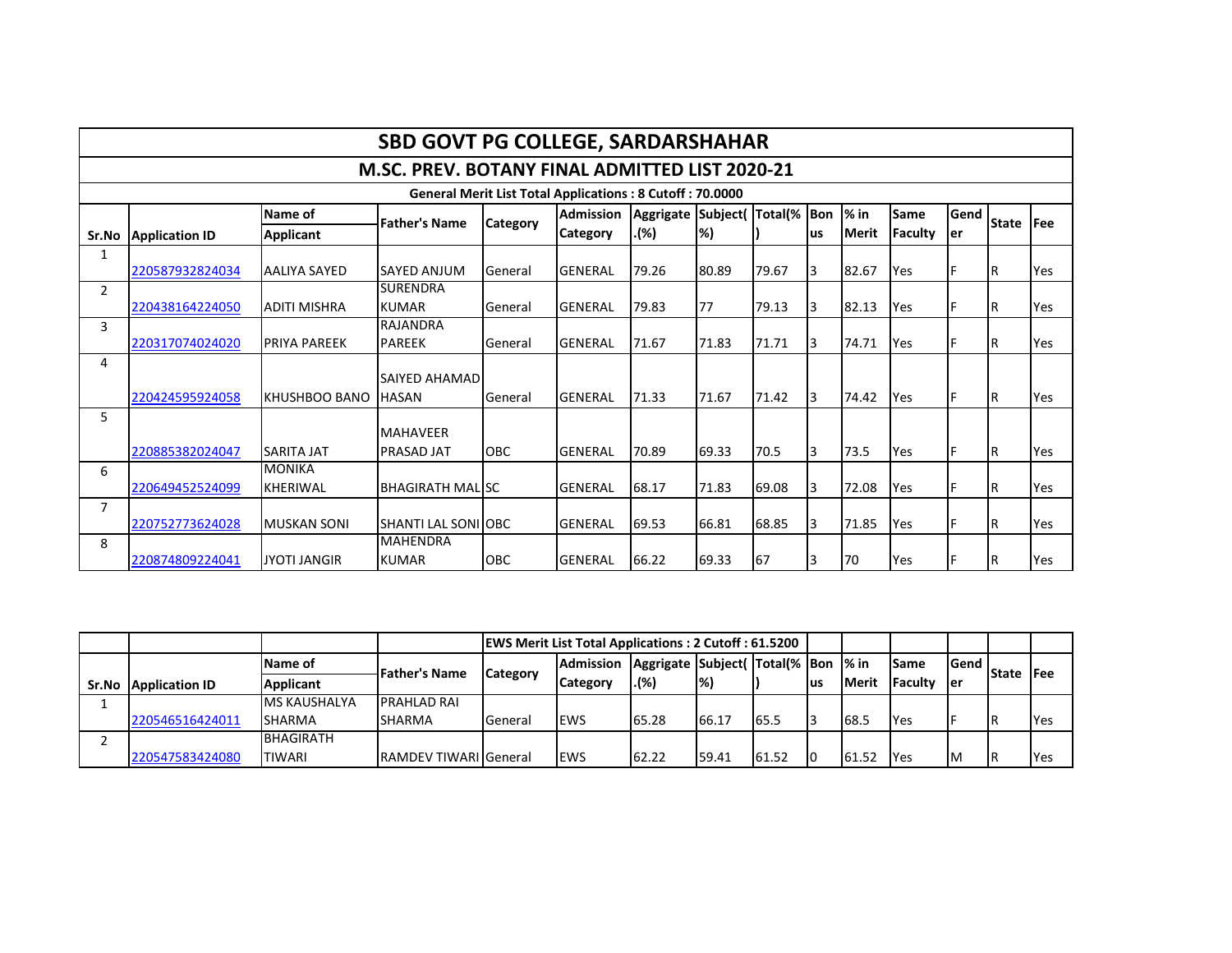|       |                       |                         |                      |            | <b>OBC Merit List Total Applications: 4 Cutoff: 62.2100</b> |                                     |               |       |     |               |                |                                         |     |
|-------|-----------------------|-------------------------|----------------------|------------|-------------------------------------------------------------|-------------------------------------|---------------|-------|-----|---------------|----------------|-----------------------------------------|-----|
|       |                       | Name of                 | <b>Father's Name</b> |            | <b>Admission</b>                                            | Aggrigate Subject(Total(% Bon  % in |               |       |     |               | Same           | Gend<br><b>State IFee</b><br><b>ler</b> |     |
| Sr.No | <b>Application ID</b> | <b>Applicant</b>        |                      | Category   | <b>Category</b>                                             | .(%)                                | $\frac{9}{6}$ |       | lus | <b>IMerit</b> | <b>Faculty</b> |                                         |     |
|       |                       |                         | <b>KISHAN LAL</b>    |            |                                                             |                                     |               |       |     |               |                |                                         |     |
|       | 220921708224030       | JYOTI DUNKHWAL          | DUNKHWAL             | <b>OBC</b> | <b>OBC</b>                                                  | 63.65                               | 62.37         | 63.33 |     | 66.33         | Yes            |                                         | Yes |
| ົ     |                       |                         |                      |            |                                                             |                                     |               |       |     |               |                |                                         |     |
|       | 220464302624040       | <b>LALITA SARAN</b>     | ISARWAN SARAN IOBC   |            | ІОВС                                                        | 60.1                                | 66.72         | 61.66 |     | 64.66         | Yes            |                                         | Yes |
|       | 220101518324095       | <b>POONAM JANGIR</b>    | <b>DURGA RAM</b>     | <b>OBC</b> | OBC                                                         | 59.51                               | 63.41         | 60.48 |     | 63.48         | Yes            |                                         | Yes |
| 4     |                       |                         | <b>SHANKAR LAL</b>   |            |                                                             |                                     |               |       |     |               |                |                                         |     |
|       | 220866956124018       | ISUMITRA SUTHAR ISUTHAR |                      | <b>OBC</b> | OBC                                                         | 58.72                               | 60.67         | 59.21 |     | 62.21         | Yes            |                                         | Yes |

|       | SC Merit List Total Applications: 3 Cutoff: 56.5400 |                     |                      |                 |                  |                                     |                          |       |     |       |                 |      |              |             |  |
|-------|-----------------------------------------------------|---------------------|----------------------|-----------------|------------------|-------------------------------------|--------------------------|-------|-----|-------|-----------------|------|--------------|-------------|--|
|       |                                                     | Name of             | <b>Father's Name</b> |                 | <b>Admission</b> | Aggrigate Subject(Total(% Bon  % in |                          |       |     |       | <b>Same</b>     | Gend | <b>State</b> |             |  |
| Sr.No | <b>Application ID</b>                               | <b>Applicant</b>    |                      | <b>Category</b> | <b>Category</b>  | . (%)                               | $\left  \%\right\rangle$ |       | lus | Merit | <b>IFaculty</b> | ler  |              | <b>IFee</b> |  |
|       |                                                     | <b>MS KRISHNA</b>   | <b>DALVEER</b>       |                 |                  |                                     |                          |       |     |       |                 |      |              |             |  |
|       | 220378320524091                                     | KUMARI              | <b>MEGHWAL</b>       | lsc             | <b>I</b> SC      | 62.32                               | 60.15                    | 61.78 | I٩  | 64.78 | <b>IYes</b>     |      | IR           | Yes         |  |
|       |                                                     | PRAMILA             | RAMLAL               |                 |                  |                                     |                          |       |     |       |                 |      |              |             |  |
|       | 220116549224040                                     | <b>MAHICHA</b>      | <b>MAHICHA</b>       | <b>SC</b>       | <b>ISC</b>       | 61.61                               | 60.17                    | 61.25 |     | 64.25 | <b>Yes</b>      |      | IR           | Yes         |  |
|       |                                                     |                     | <b>SHAYAR SINGH</b>  |                 |                  |                                     |                          |       |     |       |                 |      |              |             |  |
|       | 220337888824080                                     | <b>AKSHAY BAROR</b> | <b>BAROR</b>         | <b>SC</b>       | <b>ISC</b>       | 55.72                               | 59                       | 56.54 | IO  | 56.54 | Yes             | Iм   | IR           | lYes        |  |